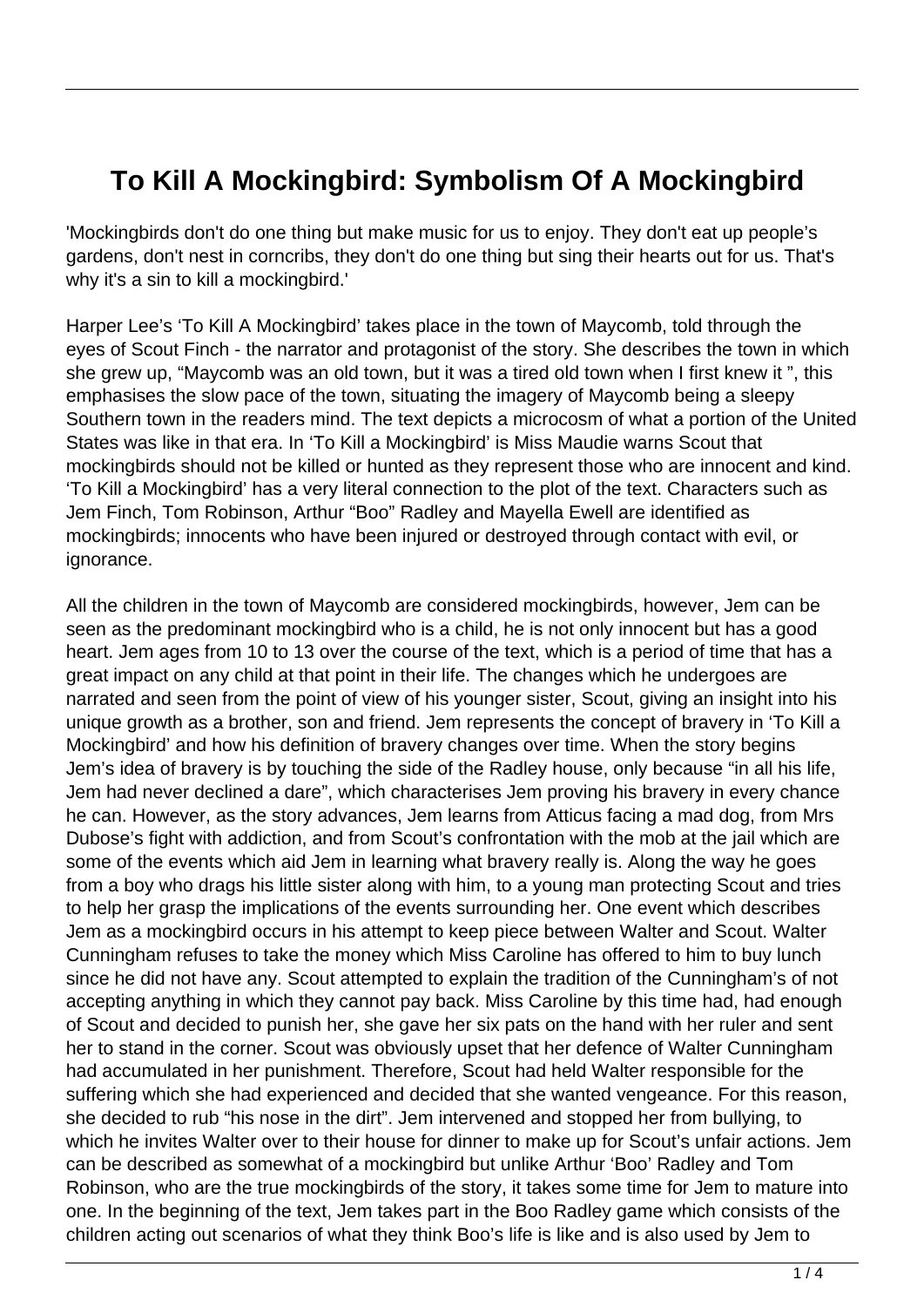prove his bravery, unaware of the harm which he may be doing to people in the Radley house. He also chops down Mrs Dubose's camelias, symbolises the Old South in being racist. Mrs Dubose explains to Jem that he must learn to pull the camellias out by the roots to get rid of them, symbolising the need to be-rid the racism in the town at its roots. Nathan fills the tree hole used by Boo Radley to be able to talk and relate to the children, Jem cries as he realises how important that hole was to Boo. He also reads to Mrs Dubose to make up for almost destroying her garden, and later discovers that it helped her overcome her morphine addiction. When he and Scout sleep outside on the patio, Scout wanted to kill a roly-poly bug. Jem stops her and explains that "they don't bother [her]". The roly-poly bug symbolises innocence and to Jem, the insect was like Tom Robinson – a normal African American man, who was unfairly charged for a crime which he did not commit. Tom's innocence and freedom would be taken away from him, which is what happened when Tom was shot whilst attempting to escape from jail. One of the most important events which occurred for Jem to symbolise a mockingbird is when he protects his sister when they get attacked by Bob Ewell. Jem finds himself having to adapt at an early age to develop an adult moral outlook on life, from the evil which he is exposed to. His disheartening experience at Tom Robinson's trial occurs and makes Jem understand that justice does not always prevail, which leaves him vunerable and confused. However, he admirably upholds his commitment to justice that Atticus has instilled in him and maintains it throughout the text. In 'To Kill a Mockingbird' Jem can be personified as "a young mockingbird about ready to leave the nest" when the text ends.

In Chapter 10 of 'To Kill A Mockingbird', Atticus gives Scout and Jem air-rifles, he instructs then not to kill mockingbirds, as "it is a sin to kill a mockingbird" because they merely sing and do not harm anyone. The mockingbird becomes a symbol of the innocent who do not harm anyone, such as Boo Radley. Arthur Radley, also known as Boo, is "a recluse who never sets foot outside of the house". He lives in Maycomb County, in the same street as the Finches in which Jem, Scout and Dill are obsessed with. Boo Radley symbolises goodness, but the children characterise Boo as a 'carnival-freak-show-type' of person. Boo is depicted as a dormant creature who lurks during the night in the children's neighbourhood. He becomes a receptacle for the town's fears and superstitions. When in fact the character is an intelligent and quiet man tired of his cruel father who isolates him from the outside world. His only way of communicating with the outside world is through leaving little presents such as spelling medals, coins, gun and dolls in a knot hole in the Oak Tree at the Radley Place, symbolising Boo Radley attempting to gain the trust and friendship of Scout and Jem. Boo can be characterised as a mockingbird as he is a good person, injured by evil which he has suffered. Boo's kindness towards the children is expressed through leaving treats for them in the knothole of a tree, he places a blanket around Scouts shoulders during the fire, and in the end saves Jem and Scout from death at the hands of Bob Ewell. Although he had some issues in his past relating to his parents and older brother, he is isolated as he has been forced to live that way, "I'm beginning to understand why Boo Radley's stayed shut up in the house all this time… it's because he wants to stay inside". Jem and Scout believe absurd tales about Boo, such as the rumour that he kills neighbours' pets. Boo's character does not change over the course of the novel, but Scout and Jem's perception of Boo develops from a monster to a hero and establish empathy.

Boo genuinely cares and is protective of the children and protects them when Atticus underestimated the threat which Bob Ewell poses to Atticus' family. Within the context of the novel, Boo functions as more of a ghost than an actual character. He only appears in the final chapters of the novel to where even then; he only speaks once but his presence is felt throughout. Symbolically, Boo represents both Scout's childish understanding of the lives of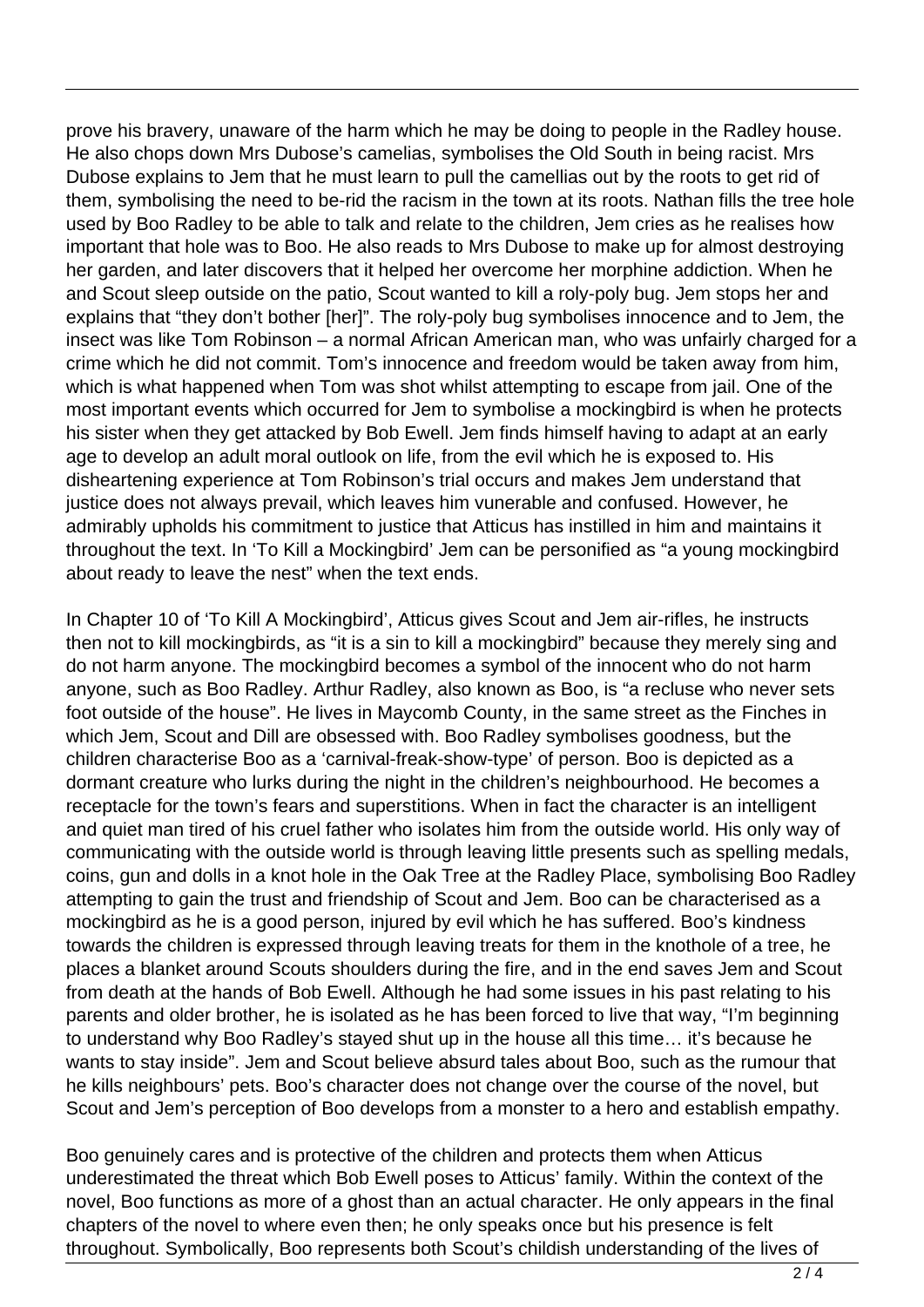those around her, as well as the genuine risks and dangers which children face as they grow up in the world. Boo being somewhat of a ghost like figure also symbolises Maycomb County's past, such as inequality, prejudice and slavery.

The town prefers to keep the bad or less admirable aspects of its past out of the sight of others, like Boo, however, like Boo, the towns past or 'ghosts' continues to inform the community's present.

Tom Robinson can be seen as a mockingbird who has been wrongfully accused of assaulting and raping Mayella Ewell on the evening of November 21. He was innocent yet assumed guilty, ultimately due his race. When Tom was accused of raping Mayella Ewell, it wasn't just his innocence which was taken, but also his reputation and security. Harper Lee, through Tom Robinson portrays the "underdog" or "victim" being destroyed because of the colour of his skin, "Tom was a dead man the minute Mayella Ewell opened her mouth and screamed", meaning that no matter what Tom did or didn't do, just being alone with a White woman meant that he had crossed the line which separated black from white in the town of Maycomb. "It's a sin to kill a mockingbird" refers to intentionally and pointlessly destroying something which does no harm. "Mockingbirds don't do one thing but make music for us to enjoy. They don't eat up people's gardens, don't nest in corncribs, they don't do one thing but sing their hearts out for us. That's why it's a sin to kill a mockingbird.' Killing a mockingbird serves no purpose and is therefore an act of an unnecessary evil. When the jury convicts Tom Robinson of rape, despite there being no physical evidence or Atticus' fascinating defence. The town of Maycomb generally and specifically the jury destroy a good person who has never done harm and is simply because of his skin. Atticus proves in court that Tom is crippled in his left arm and Mayella was beaten on the left side of her face, so he couldn't have beaten or raped her. Tom is a gracious black man who is wrongfully convicted and executed for a crime he did not commit. He was a caring and noble person who was concerned for Mayella Ewell's wellbeing although she was white. Tom does not physically push Mayella away when she approaches, but rather he chooses to run away in order to not harm her in any way. Disregarding Tom's caring personality, the town were blinded by their racial discrimination. What happens to Tom in the end is the act of slaying a mockingbird – he was compassionate and did not deserve to lose his life, only because of society's prejudice over his ethnicity. Boo Radley and Tom Robinson share many similarities in spite of fact that one man is white and the other black. By juxtaposing these two characters, Lee proves that justice and compassion reach beyond the boundary of colour and human prejudices. The novel's title is a metaphor for both men, each of whom is a mockingbird.

Mayella Ewell symbolises a mockingbird "killed" by society's discrimination towards those who are in a lower social class. Mayella is a helpless white girl judged by society and who suffers under her father's abuse. She is considered a mockingbird throughout the text as she is portrayed as defenceless, vunerable and in need of protection. Despite her malicious attitude during the trial, Mayella grew up in an unstable home with an abusive and alcoholic father. In Scout's opinion, "Mayella is the loneliest person in the world", as in her testimony she is able to realise that she lives in an isolated existence, surrounded by her brothers and sisters, but with no one her age to talk to. It is apparent her innocence was robbed from her, leaving her in poverty and neglect, making Mayella a victim of society's prejudice - a mockingbird. Unlike Boo Radley and Tom Robinson, Mayella was deformed by Maycomb's bias and spite. She is a mockingbird who had been deprived of the chance to "sing her heart out" and get noticed in a pit of despair.